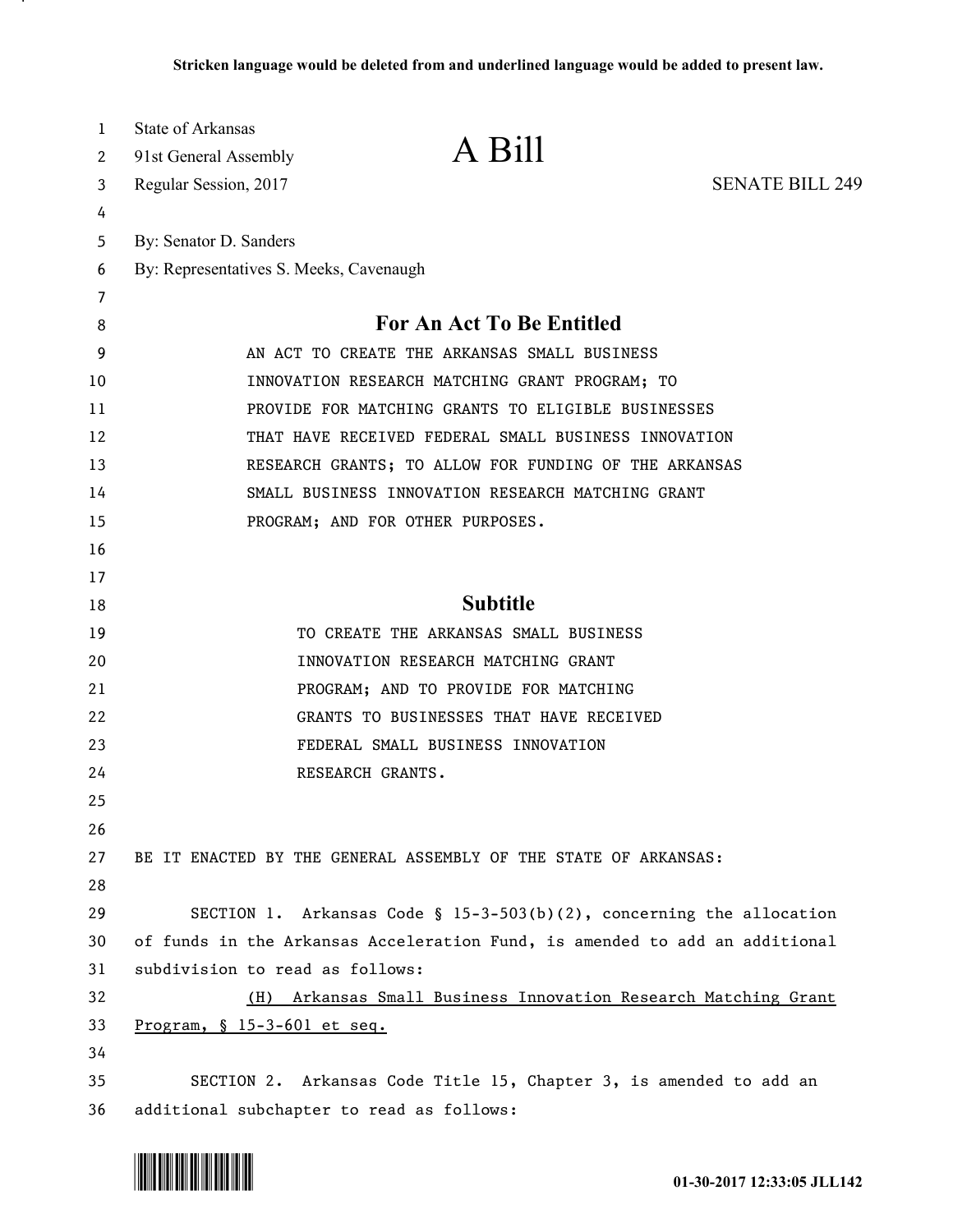| $\mathbf{1}$ | Subchapter 6 - Arkansas Small Business Innovation Research Matching         |
|--------------|-----------------------------------------------------------------------------|
| $\mathbf{2}$ | Grant Program                                                               |
| 3            |                                                                             |
| 4            | 15-3-601. Title.                                                            |
| 5            | This subchapter shall be known and may be cited as the "Arkansas Small      |
| 6            | Business Innovation Research Matching Grant Program".                       |
| 7            |                                                                             |
| 8            | 15-3-602. Legislative findings.                                             |
| 9            | The General Assembly finds that:                                            |
| 10           | The federal Small Business Innovation Research Program<br>(1)               |
| 11           | encourages innovative small businesses to engage in federal research and    |
| 12           | commercialization that has the potential for technological innovation and   |
| 13           | commercialization;                                                          |
| 14           | Stimulating research and commercialization grows the economy<br>(2)         |
| 15           | by leveraging investment, creating exportable products and services, and    |
| 16           | creating and retaining high-wage, high-tech jobs in moderately and highly   |
| 17           | skilled occupations;                                                        |
| 18           | (3) Arkansas consistently ranks poorly among states in the                  |
| 19           | number of federal Small Business Innovation Research grants awarded; and    |
| 20           | $(4)$ An inducement, in the form of a matching grants program, is           |
| 21           | needed to encourage Arkansas businesses to apply for federal Small Business |
| 22           | Innovation Research grants and realize economic benefits of commercialized  |
| 23           | research.                                                                   |
| 24           |                                                                             |
| 25           | 15-3-603. Definitions.                                                      |
| 26           | As used in this subchapter:                                                 |
| 27           | (1) "Eligible business" means a for-profit business that:                   |
| 28           | (A) Is registered as a business entity in good standing                     |
| 29           | with the Secretary of State; and                                            |
| 30           | (B) Has its principal place of business in Arkansas;                        |
| 31           | (2) "Matching grant" means a discretionary grant of up to fifty             |
| 32           | percent (50%) of the amount of a federal Small Business Innovation Research |
| 33           | grant for each approved matching grant application;                         |
| 34           | (3) "Principal investigator/project manager" means the primary              |
| 35           | individual designated by an eligible business to provide the scientific and |
| 36           | technical direction to a project supported by a matching grant; and         |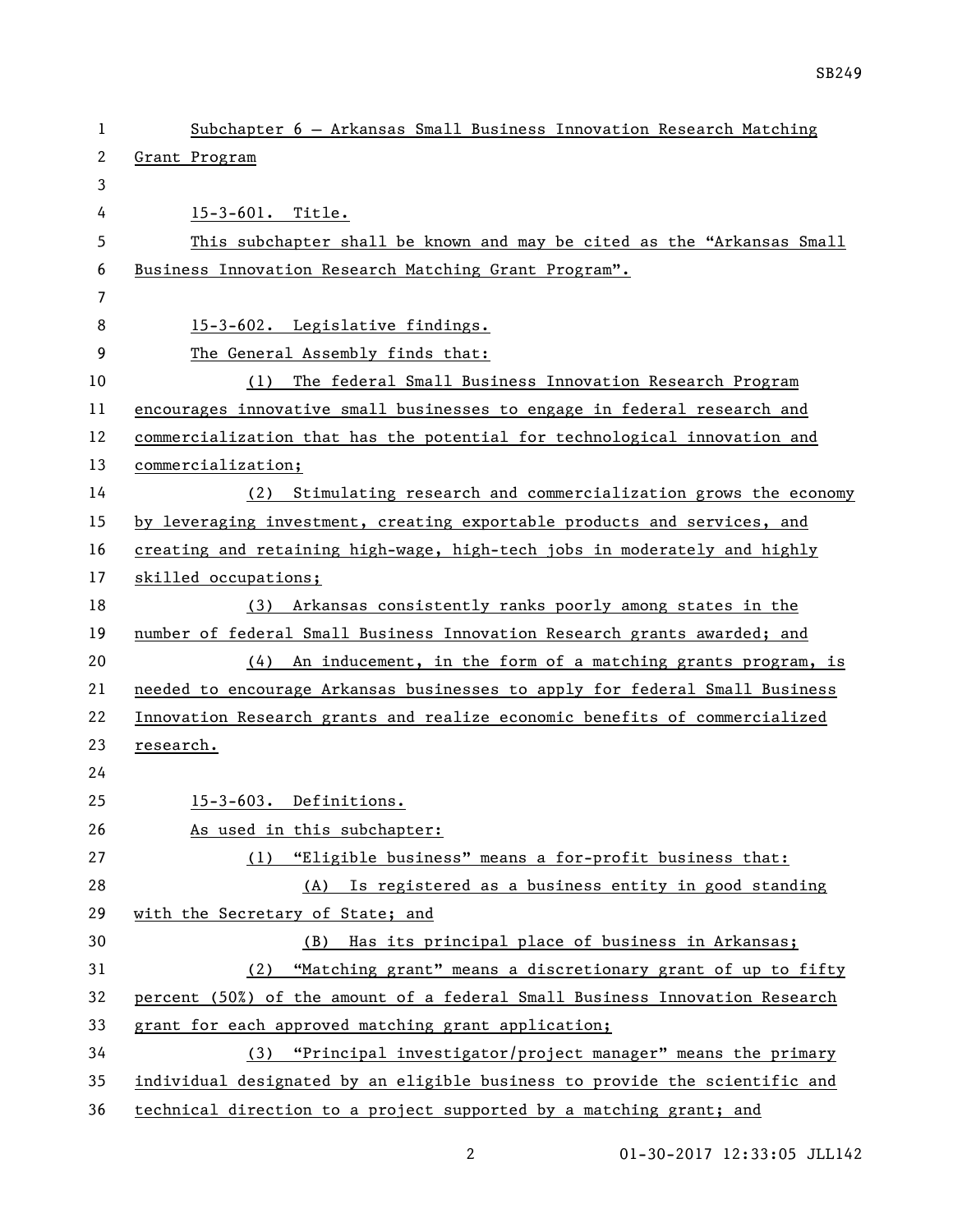| 1  | "Small Business Innovation Research Program" means the<br>(4)                |
|----|------------------------------------------------------------------------------|
| 2  | federal program administered by the United States Small Business             |
| 3  | Administration according to regulations adopted pursuant to 15 U.S.C. § 638, |
| 4  | as it existed on October 1, 2016, which provides funds for Phase I and Phase |
| 5  | II Small Business Innovation Research grants through participating federal   |
| 6  | agencies.                                                                    |
| 7  |                                                                              |
| 8  | 15-3-604. Administration.                                                    |
| 9  | (a)(1) The Arkansas Small Business Innovation Research Matching Grant        |
| 10 | Program is created.                                                          |
| 11 | The Division of Science and Technology of the Arkansas<br>(2)                |
| 12 | Economic Development Commission shall administer the program.                |
| 13 | The division shall:<br>(b)                                                   |
| 14 | Create application forms to be submitted by eligible<br>(1)                  |
| 15 | businesses seeking a matching grant from the program;                        |
| 16 | (2)<br>Devise an application process that:                                   |
| 17 | Defines the eligibility criteria for a matching<br>(A)                       |
| 18 | grant; and                                                                   |
| 19 | Establishes application submittal and review<br>(B)                          |
| 20 | processes;                                                                   |
| 21 | Define a process by which matching grants may be awarded;<br>(3)             |
| 22 | and                                                                          |
| 23 | Execute standard legal grant agreements and other<br>(4)                     |
| 24 | documentation governing the disbursement and use of matching grants.         |
| 25 |                                                                              |
| 26 | 15-3-605. Eligibility.                                                       |
| 27 | To be eligible for a matching grant under this subchapter, an<br>(a)         |
| 28 | applicant shall:                                                             |
| 29 | Be an eligible business;<br>(1)                                              |
| 30 | Certify that:<br>(2)                                                         |
| 31 | The eligible business:<br>(A)                                                |
| 32 | (i) For Phase I applications, has received a Small                           |
| 33 | Business Innovation Research grant from a sponsoring agency in response to a |
| 34 | specific federal solicitation; or                                            |
| 35 | For Phase II applications, has:<br>(ii)                                      |
| 36 | Submitted a final Phase I report to the<br>(a)                               |

01-30-2017 12:33:05 JLL142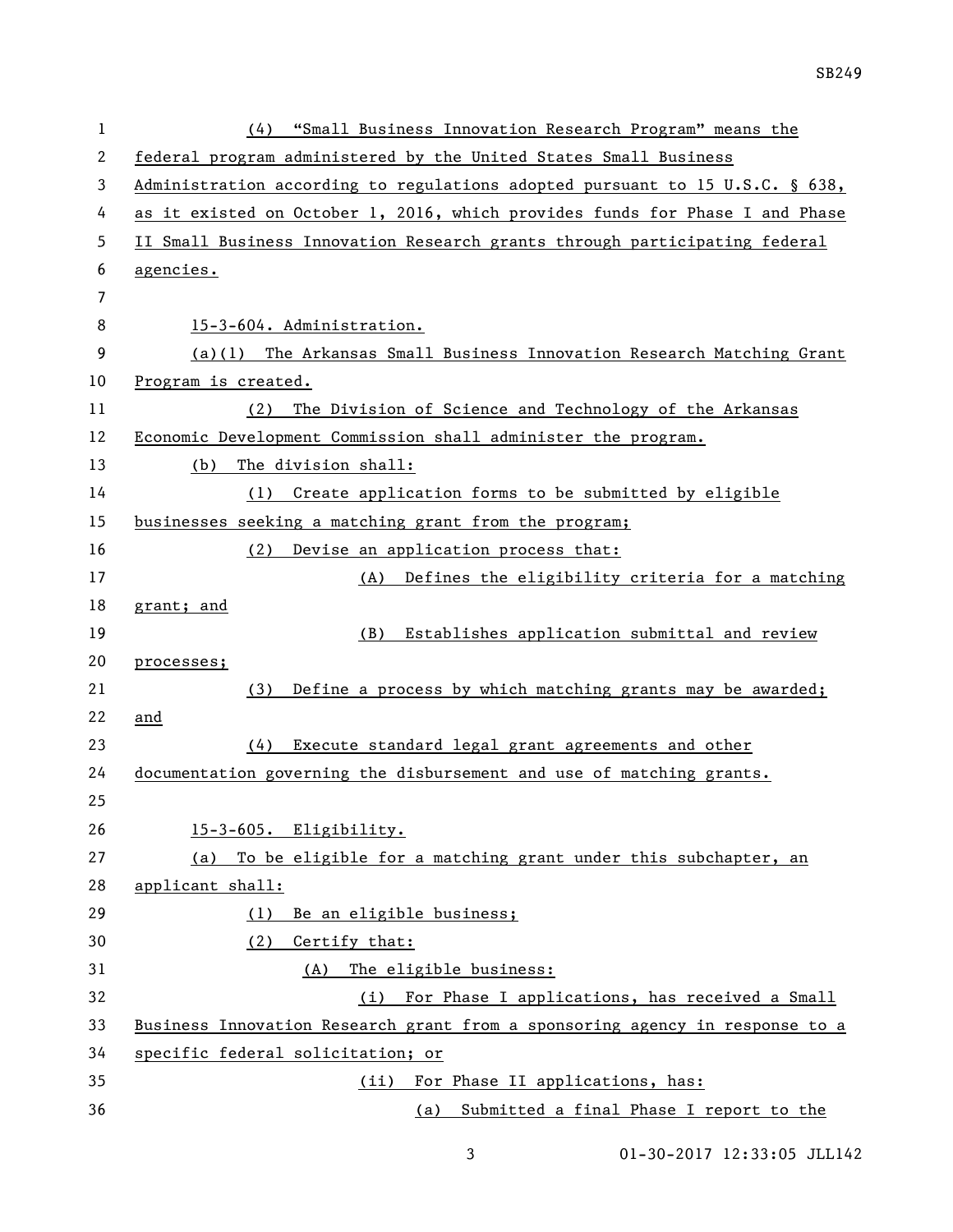| 1  | sponsoring agency;                                                            |
|----|-------------------------------------------------------------------------------|
| 2  | Demonstrated that the sponsoring agency<br>(b)                                |
| 3  | has interest in the Phase II proposal; and                                    |
| 4  | Submitted a Phase II proposal to the<br>(c)                                   |
| 5  | sponsoring agency; and                                                        |
| 6  | All federal Small Business Innovation Research grant<br>(B)                   |
| 7  | requirements will be met.                                                     |
| 8  | An eligible business awarded a matching grant under this<br>(b)               |
| 9  | subchapter shall:                                                             |
| 10 | Remain in Arkansas for the duration of the matching grant<br>(1)              |
| 11 | project;                                                                      |
| 12 | Designate an Arkansas resident or employee as the principal<br>(2)            |
| 13 | investigator/project manager during the duration of the matching grant; and   |
| 14 | Be principally engaged in one (1) or more of the following<br>(3)             |
| 15 | targeted business activities:                                                 |
| 16 | Advanced materials and manufacturing systems;<br>(A)                          |
| 17 | (B)<br>Agriculture, food, and environmental sciences;                         |
| 18 | (C)<br>Biotechnology, bioengineering, and life sciences;                      |
| 19 | (D)<br>Information technology;                                                |
| 20 | (E)<br>Transportation logistics; and                                          |
| 21 | (F)<br>Bio-based products.                                                    |
| 22 |                                                                               |
| 23 | 15-3-606. Application requirements.                                           |
| 24 | To request a matching grant under this subchapter, an applicant<br>(a)        |
| 25 | shall complete and submit the application forms prescribed by the Division of |
| 26 | Science and Technology of the Arkansas Economic Development Commission under  |
| 27 | $$15 - 3 - 604.$                                                              |
| 28 | (b) An applicant shall submit an application for each federal Phase I         |
| 29 | and federal Phase II grant proposal for which the applicant is requesting a   |
| 30 | matching grant.                                                               |
| 31 | The division shall:<br>(c)                                                    |
| 32 | (1) Review applications:                                                      |
| 33 | (A) In order of receipt, as determined by the date and                        |
| 34 | time stamp of receipt; and                                                    |
| 35 | In accordance with rules promulgated by the division<br>(B)                   |
| 36 | under § 15-3-609;                                                             |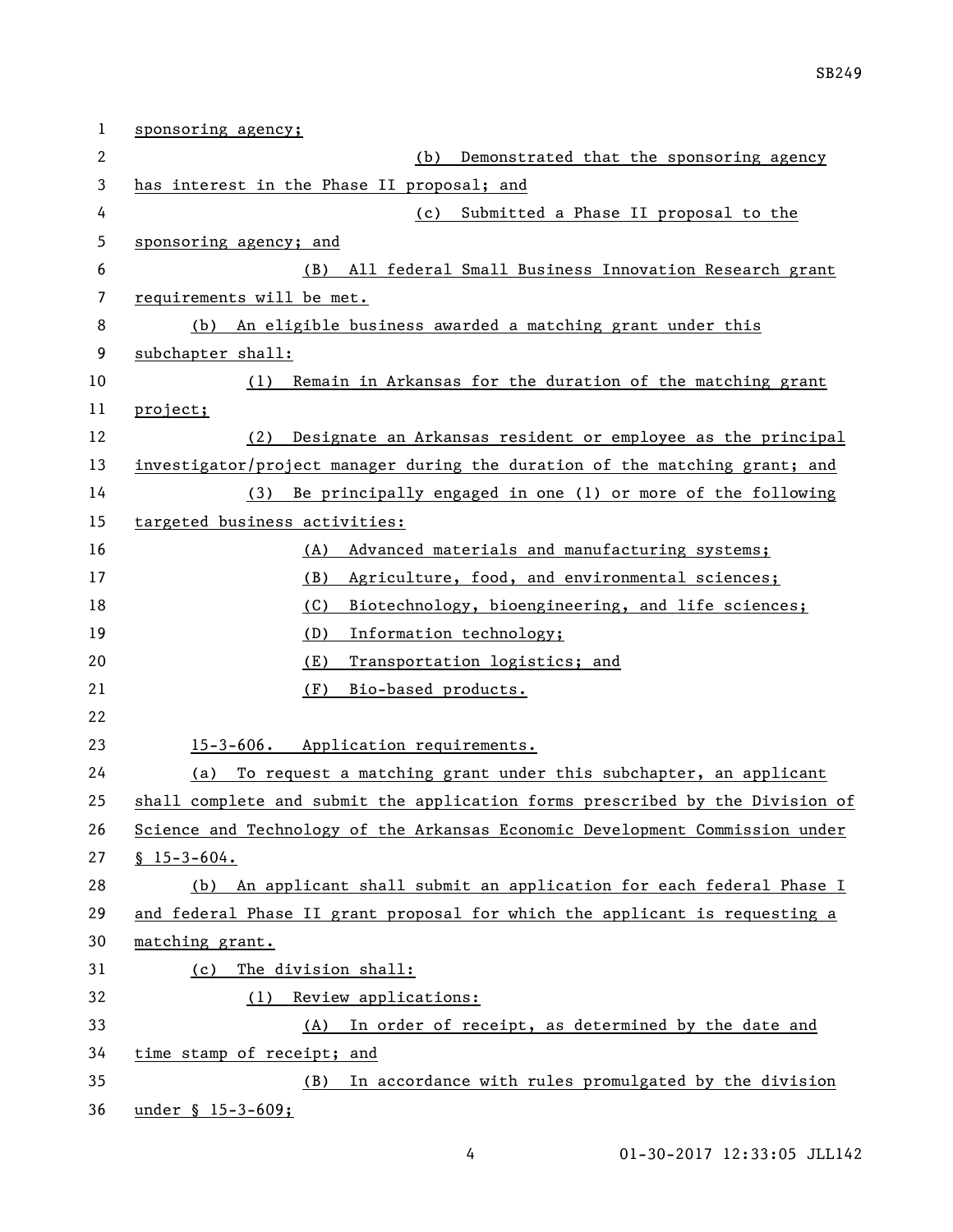| 1  | Not consider an incomplete or noncompliant application and<br>(2)             |
|----|-------------------------------------------------------------------------------|
| 2  | shall return an incomplete or a noncompliant application without further      |
| 3  | review;                                                                       |
| 4  | Review each application with the advice and recommendation<br>(3)             |
| 5  | of the Commercialization Committee of the Board of Directors of the Division  |
| 6  | of Science and Technology of the Arkansas Economic Development Commission;    |
| 7  | and                                                                           |
| 8  | Provide advice to the Executive Director of the Arkansas<br>(4)               |
| 9  | Economic Development Commission concerning the applications for matching      |
| 10 | grants reviewed by the division.                                              |
| 11 | $(d)(1)$ Applications submitted to the division are subject to the            |
| 12 | Freedom of Information Act of 1967, § 25-19-101 et seq.                       |
| 13 | To the extent an applicant believes that information in an<br>(2)             |
| 14 | application is confidential or otherwise exempt under the Freedom of          |
| 15 | Information Act of 1967, § 25-19-101 et seq., the applicant shall             |
| 16 | specifically designate in writing the information the applicant believes to   |
| 17 | be confidential or exempt and the basis for the confidentiality or exemption  |
| 18 | on that portion of the application in which the information appears.          |
| 19 |                                                                               |
| 20 | 15-3-607. Matching grant awards.                                              |
| 21 | (a) A matching grant awarded under this subchapter:                           |
| 22 | $(1)$ Shall not:                                                              |
| 23 | Be awarded under this subchapter unless offered in<br>(A)                     |
| 24 | writing by the executive director; and                                        |
| 25 | Exceed fifty percent (50%) of the federal Small<br>(B)                        |
| 26 | Business Innovation Research award, up to:                                    |
| 27 | (i) Fifty thousand dollars (\$50,000) for a matching                          |
| 28 | grant awarded to match a federal Phase I award; and                           |
| 29 | (ii) One hundred thousand dollars (\$100,000) for a                           |
| 30 | matching grant awarded to match a federal Phase II award; and                 |
| 31 | (2) Subject to funding and the discretion of the executive                    |
| 32 | director, may be offered to an eligible applicant that successfully completes |
| 33 | the application process.                                                      |
| 34 | The matching grant agreement between the Division of Science and<br>(b)       |
| 35 | Technology of the Arkansas Economic Development Commission and the eligible   |
| 36 | applicant shall delineate all requirements of the matching grant.             |

5 01-30-2017 12:33:05 JLL142